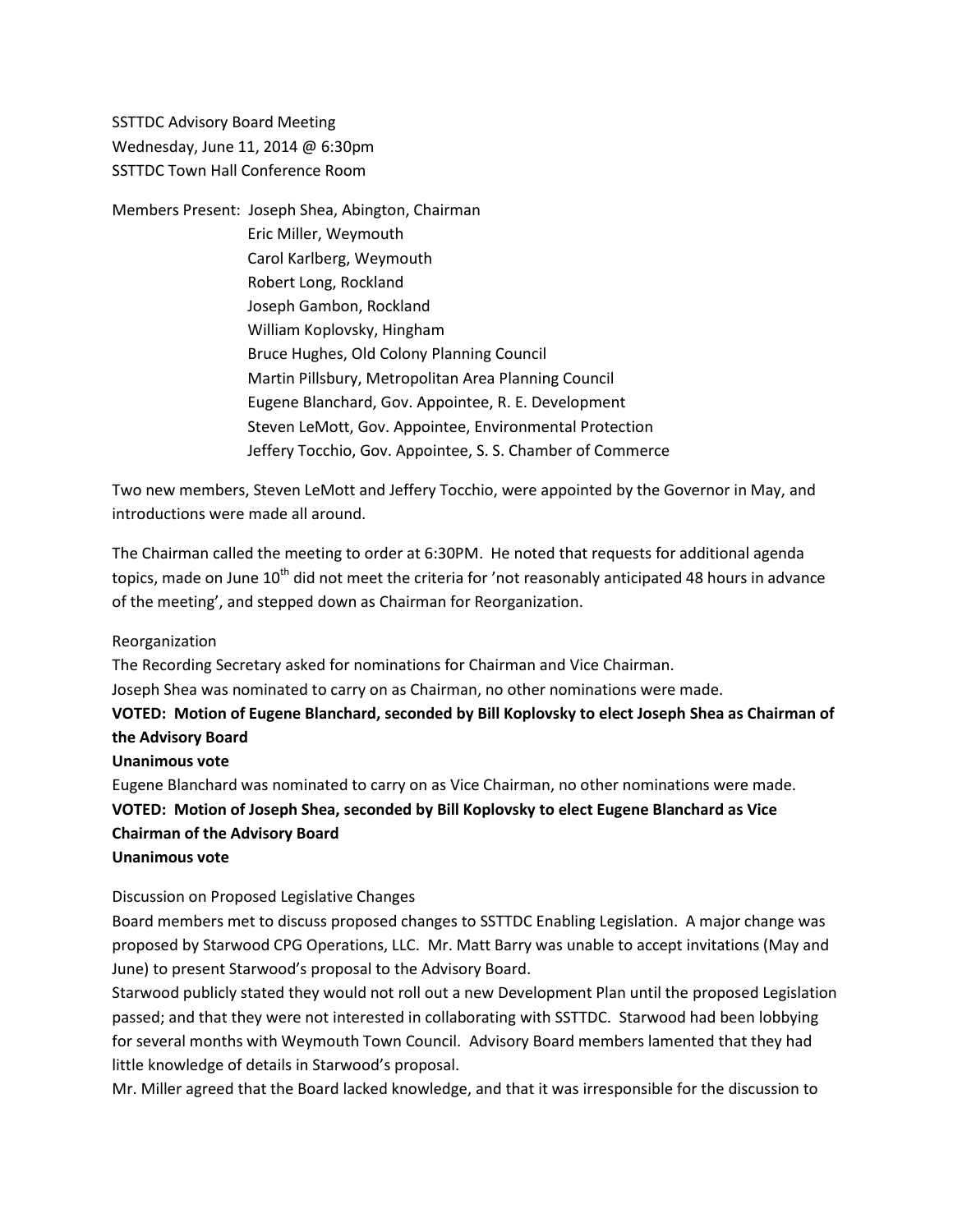continue.

## **VOTED: Motion of Eric Miller, seconded by Steve LeMott, to table the discussion on Legislative Changes until either Starwood or SSTTDC presented their proposed changes to the Advisory Board 3-8 vote LeMott, Miller and Karlberg voted favorably**

Several board members disagreed, stating this was the occasion to discuss and vent frustrations. Starwood was definitely going to Legislature to submit a Bill with no input from 2 of the 3 towns, or from either of the regional planning agencies. Concerns were raised that Starwood intended to divide the three Towns and pass over Abington and Rockland. Development Impacts will definitely affect all three Towns.

# **VOTED: Motion of Joseph Shea, seconded by Martin Pillsbury, that the Advisory Board recommend to the Governor that no legislation be voted until all three towns, the two regional planning agencies and SSTTDC had opportunity for a full review of proposed changes Unanimous vote**

Mr. LeMott stated he had followed Starwood's meetings with Weymouth Town Council closely for the past several months, understood and strongly supported their proposal. He indicated Starwood would find a permanent water source, build an onsite treatment plant, pay taxes directly to the Towns in return for all municipal services, diminish the role of SSTTDC and ask the State to take over the costs of the new roadway. He voiced frustration that SSTTDC didn't have a fix on the water/sewer issue; charging outrageous water rates and then increasing the rate by 20% because of a bill dispute with LNR. Mr. LeMott stated SSTTDC had served its purpose and was now too costly to operate.

Ms. Karlberg noted that the Mayor was still vetting out the potential impacts to Weymouth, and would not sign an agreement until Starwood committed in writing to protections for the Town.

Mr. Koplovsky noted that a Home Rule Provision was built into the original legislation which accounted for the majority of construction in Weymouth with major impacts in Rockland, Abington and Hingham; another area of concern was identifying the responsible party for the Bond debt obligation.

Mr. Blanchard noted that one of the early considerations when the Base closed was for NAVY to return land back to the towns, but it made more sense to keep the property intact, and to set up an entity to oversee the development on behalf of the towns. SSTTDC was established (1998) and then SSTTDC selected Lennar Partners (2002) as the Master Developer Partner (MDP). Further discussion ensued on Starwood acquiring through the LNR purchase the position of MDP, and deciding to go around SSTTDC, Abington and Rockland to negotiate a deal with the Mayor of Weymouth. It was assumed that the State Legislators would not back a proposal if their constituents were opposed to it.

Mr. Pillsbury noted that proposed changes to the Plan may trigger a new MEPA review process if there was a quantifiable increase in square foot development, number of units or different measures.

Mr. Shea stepped down as Chairman to make a motion to send a letter to the Commonwealth. Mr. Miller stated it was irresponsible for the Board to come out with a statement. Ms. Karlberg stated the letter should be sent quickly, in case the vote was taken up during the current legislative session.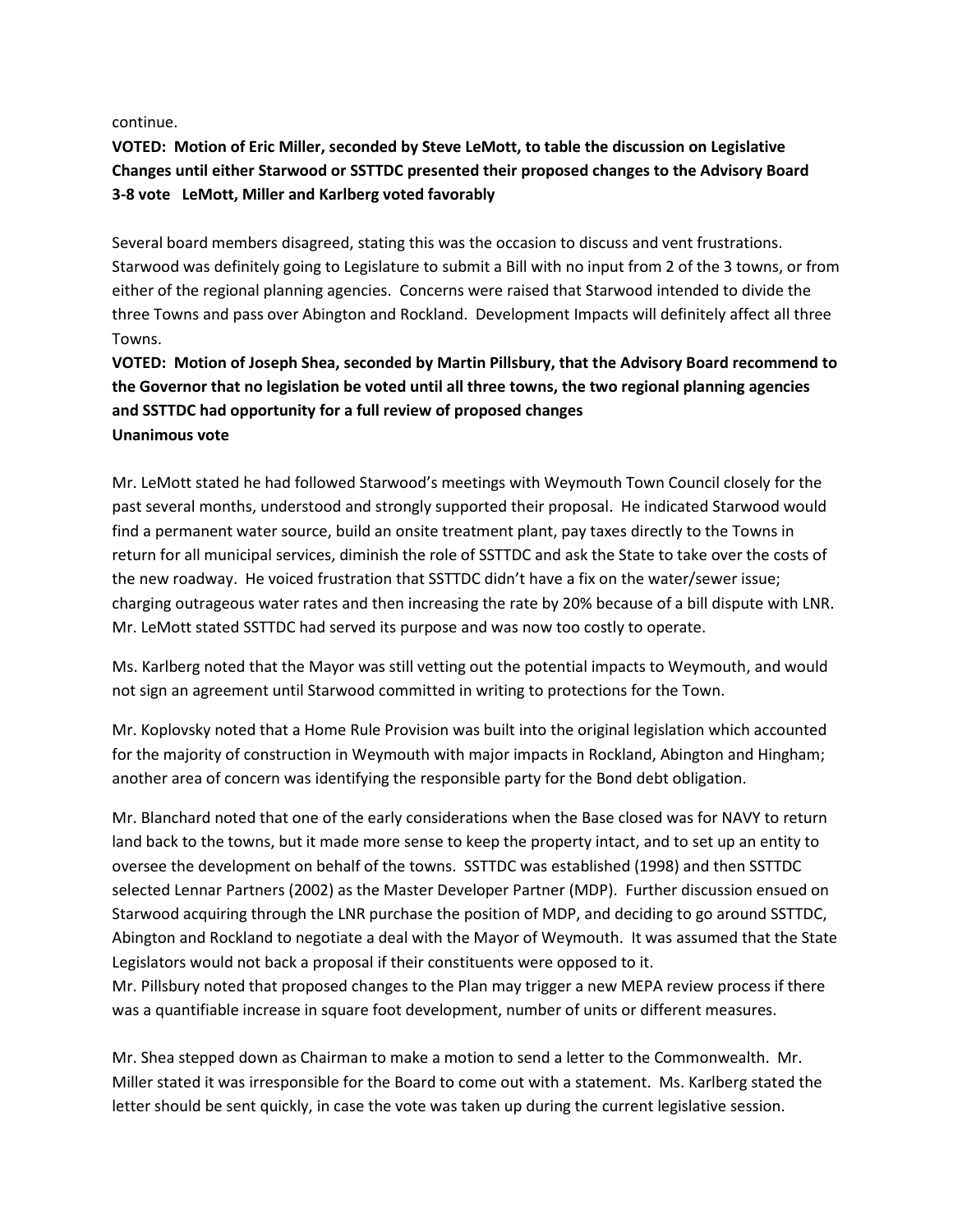Mr. Koplovsky suggested that a list of Advisory Board concerns be included in the Governor's letter. **VOTED: Motion by Joe Shea, seconded by Martin Pillsbury, that the Board send a letter to the Governor and copy the State Legislator, the Host Towns and Hingham, to request that no legislative changes be approved until the Towns, along with the Metropolitan Area Planning Council and Old Colony Planning Council had opportunity to be brought up to date on the proposed changes. Unanimous vote**

#### FY15 Budget

The Chairman stated he was informed that Massachusetts Department of Revenue (DOR) and Department of Administration and Finance (ANF) met with SSTTDC last week. DOR and ANF noted that potential legislative changes could significantly impact SSTTDC's revenue stream, and recommended the CFO prepare an interim 3 month budget. If tax revenues were not forthcoming to SSTTDC there would be insufficient funds to continue operations beyond Sept. 30, 2014.

Discussion ensued on the Advisory Board's primary function, to review the budget. Some members were offended that they had no input on the interim budget; there should have been opportunity to voice opinion on revenue/expense projections and be updated on the discussion that took place with DOR and ANF. Concerns were raised on debt obligations, lack of development and Tri-Town operations beyond September  $30<sup>th</sup>$ . The Board agreed they would like to have a discussion with CFO to review the budget. Mr. Miller submitted a motion for the Board's consideration.

**VOTED: Motion by Eric Miller, seconded by Steve LeMott, that the Advisory Board write a letter to SSTTDC relaying our disappointment in their decision to approve a 3 month budget with no input or opportunity to comment from the Advisory Board, this action deprived the interested parties the ability to voice their opinions on the budget as allowed in the Enabling Legislation Section 37, Chapter 303 Subsection 11 of the Acts of 2008, and further more to insist that the CFO of SSTTDC come before this board as soon as possible to present the 3 month budget as well as explain the Corporation's intention for the remainder of the fiscal year**

Discussion ensued on the tone of Mr. Millers motion, noting that the recommendation was appropriate but the language was too confrontational. Mr. Tocchio stated the Advisory Board should maintain its integrity and request a meeting as a way of openness and transparency with an opportunity for Board Members to comment.

## **VOTED: Motion of Bruce Hughes, seconded by Eugene Blanchard, to amend Mr. Miller's motion, to write a letter to SSTTDC in a professional manner and to ask the CFO to attend an Advisory Board meeting to discuss the Corporation's interim budget Unanimous vote**

#### Public Comment

Mary Parsons, Rockland, noted at the Board of Directors meeting earlier today that the CFO stated that the interim budget was created per DOR and ANF direction because of the possible non-payment of taxes by LNR. Mrs. Parsons also noted that the Weymouth may have majority of development, but 35,000 vehicles trips per day would impact roadways in Rockland and Abington; that an agreement on legislative changes with the Town of Weymouth would not be legal in Rockland. Ms. Parsons also noted